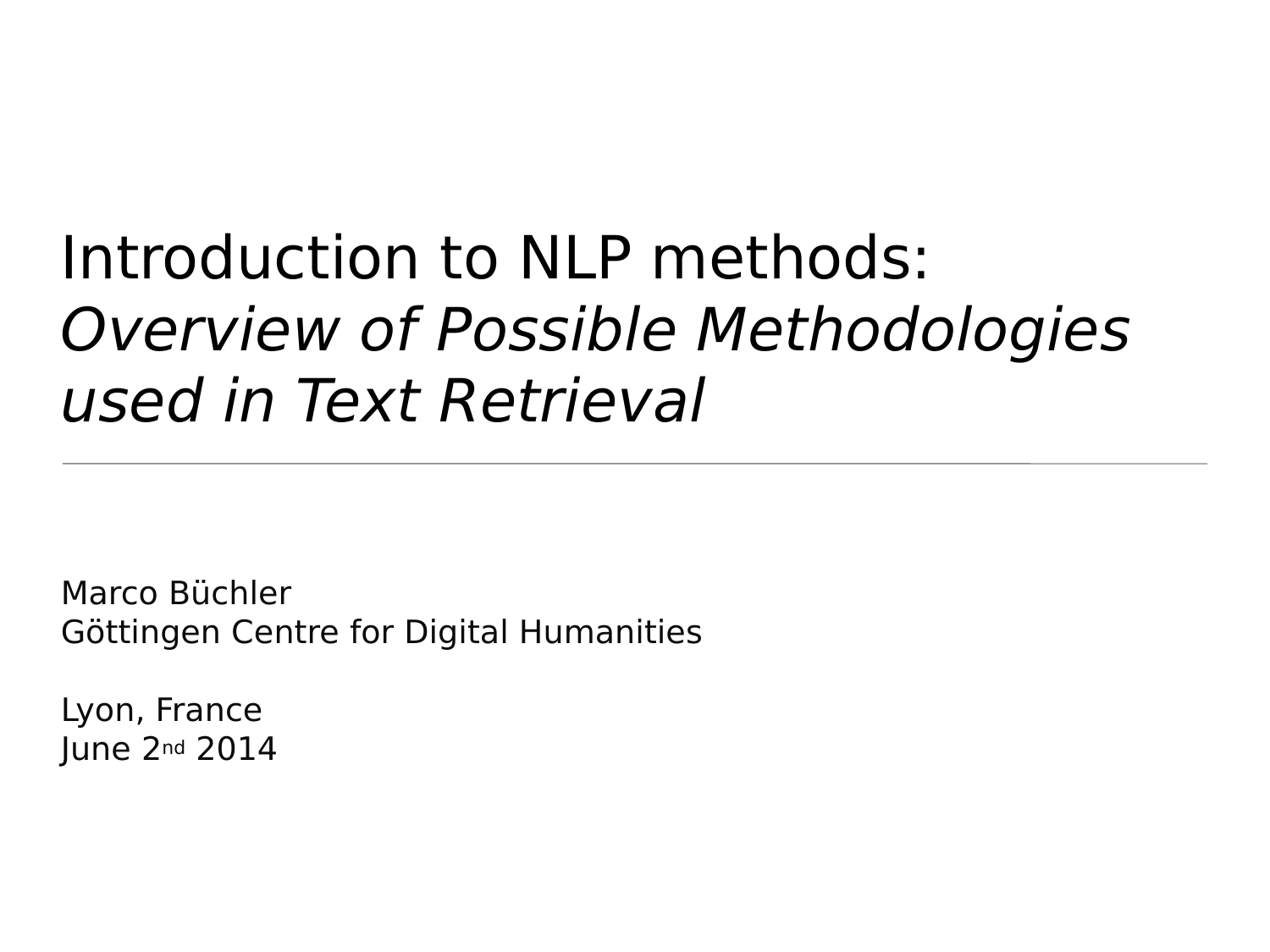# A fundamental question

#### **How can the computer really support to identify lines of transmissions (text re-use) on big data?**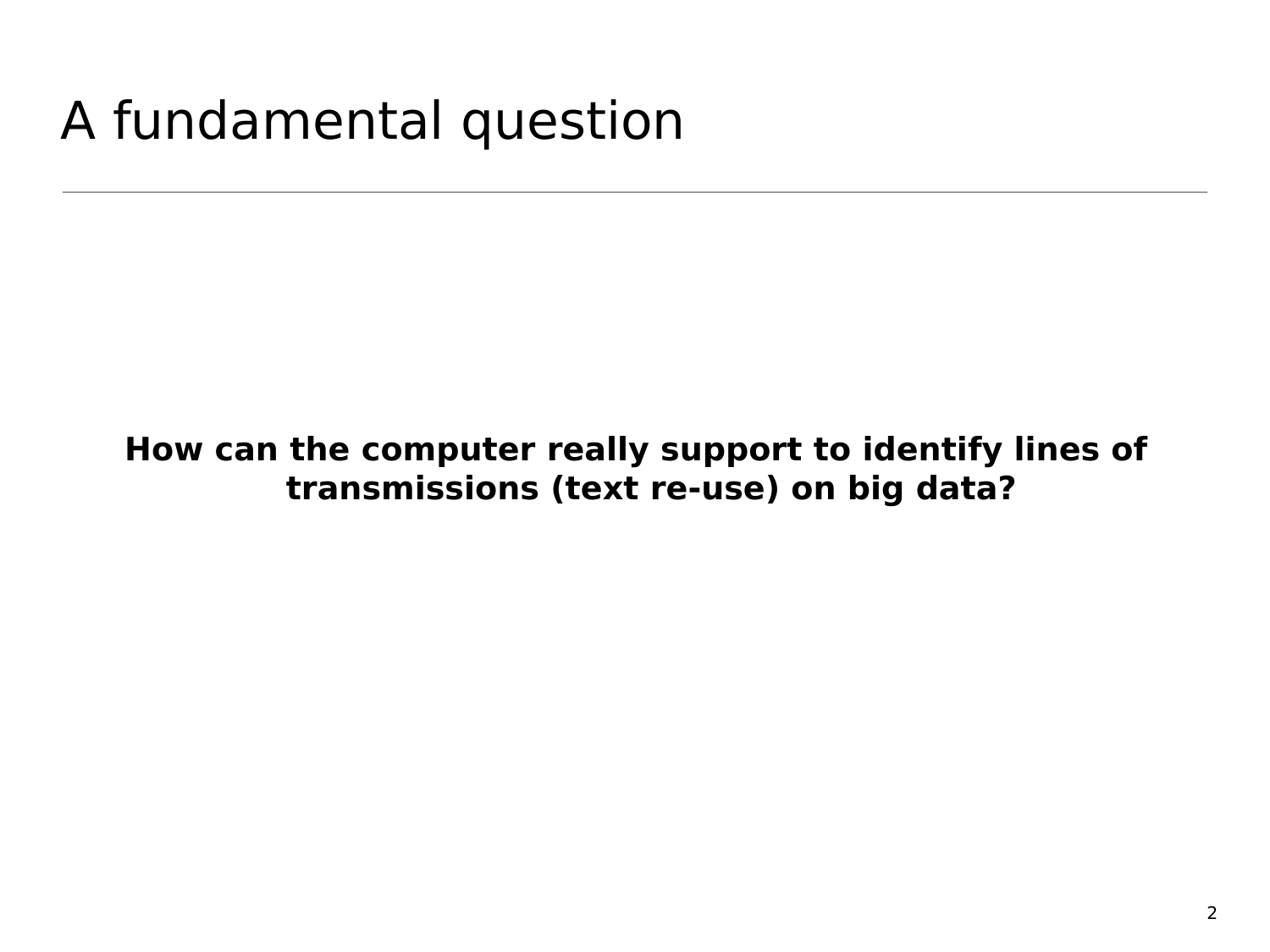# A "fundamental answer"

#### **Naive method:**

- Compare every text chunk (like sentence) with each other.
- TLG: 5,500,000\*5,500,000 = **3.025e13** comparisons
- Assumption: Comparison rate of **1000 sentences/sec**.
- This process would run about **3.025e10** seconds or more than **959 years.**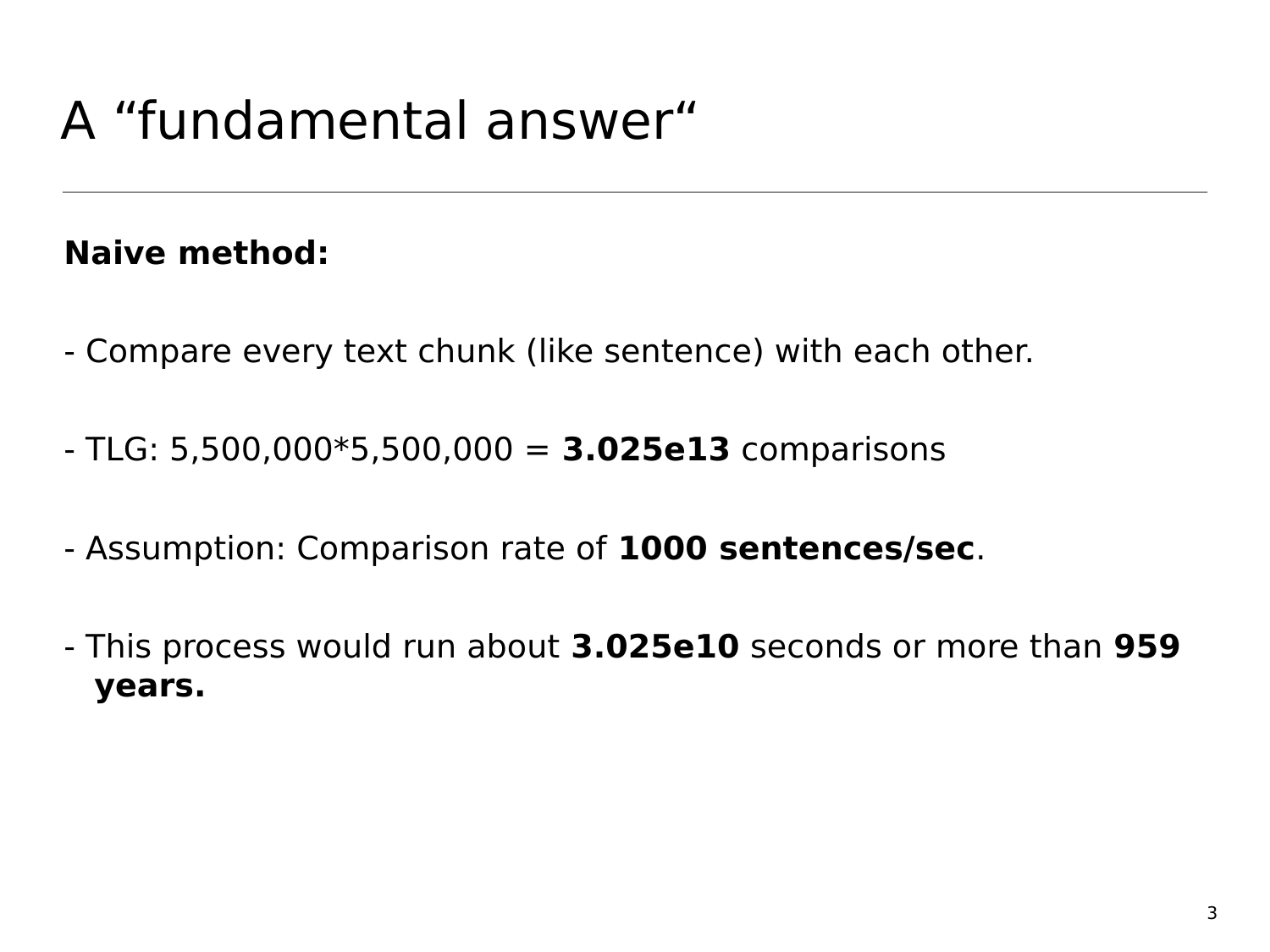### Does Big Data Analysis make any sense?

# Serendipity Effect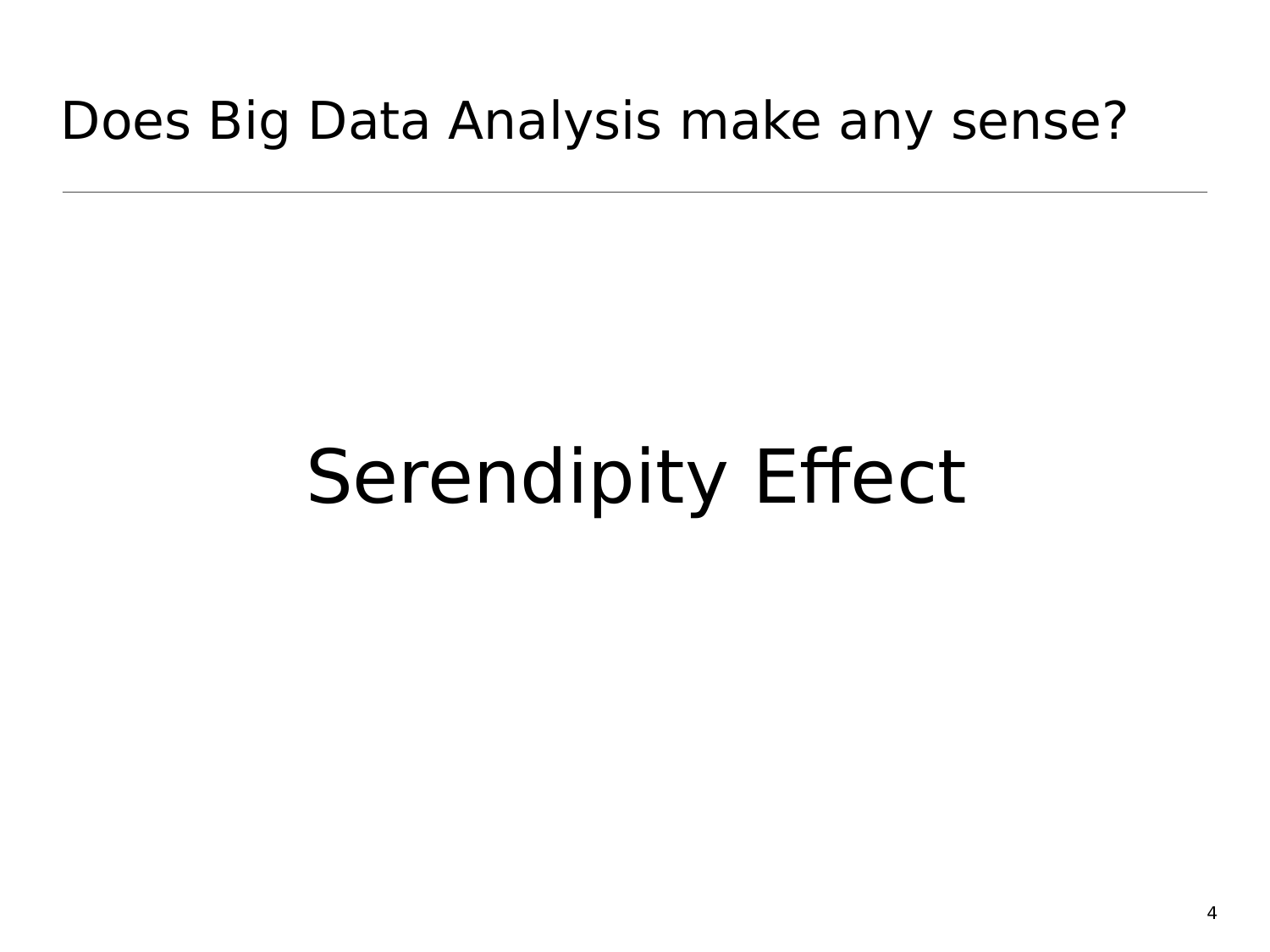### Methodology

**7-Level-Architecture** to deal with Data Diversity:

- **a. Segmentation**: Defining Re-use Units
- **b. Preprocessing**: Cleaning of Re-use Units
- **c. Featuring**: Creating of Fingerprints
- **d. Selection**: Selection of Features from Fingerprint
- **e. Linking**: Linking of Re-use Units given common Features
- **f. Scoring**: Scoring of Re-use Overlaps of pairwise linked Re-use Units
- **g. Postprocessing**: optional Post-Processing of the Re-use Graph

**Implemented in TRACER software**: more than a million permutations of implementations of different levels are recently possible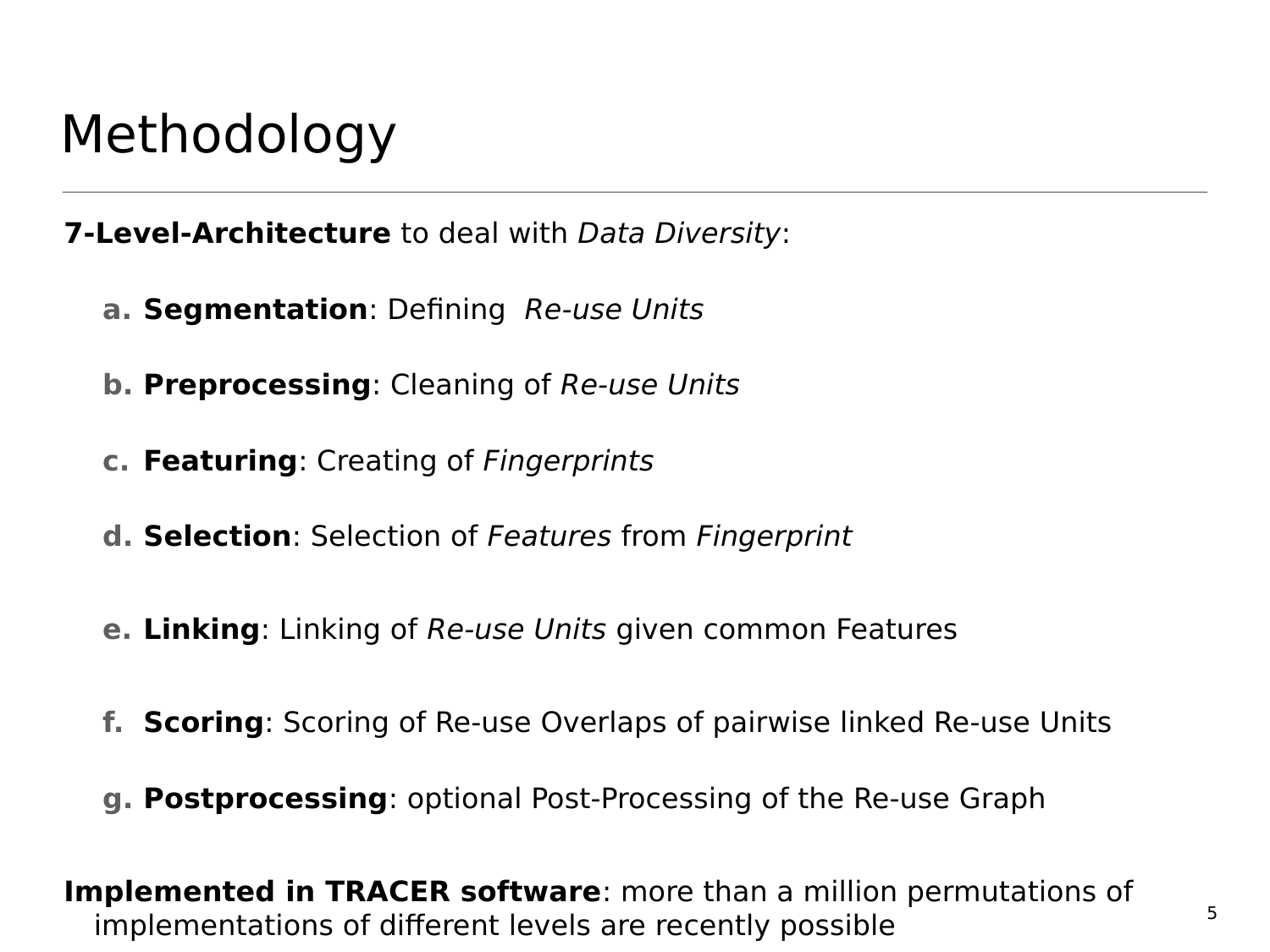### Segmentation

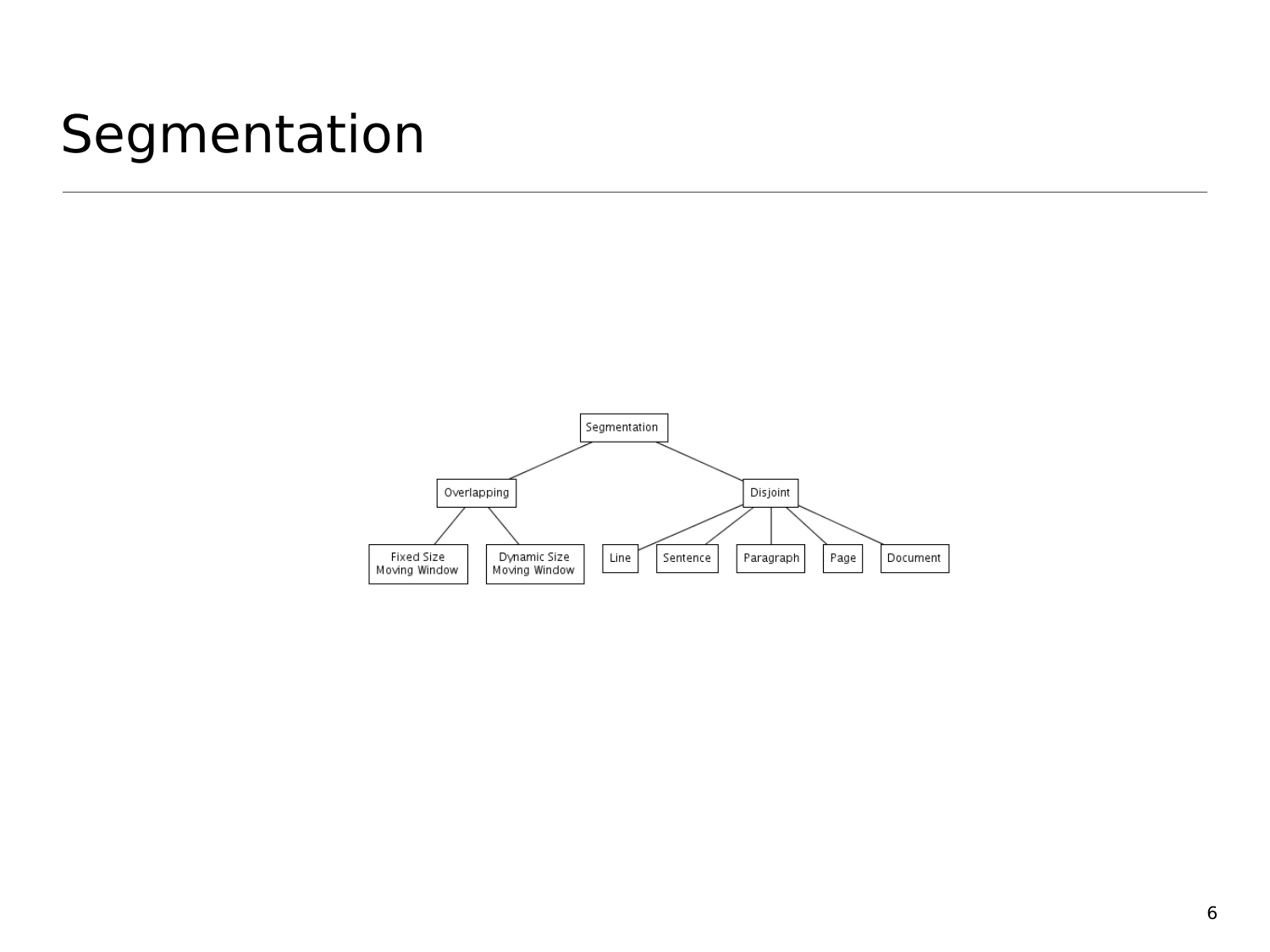#### Preprocessing

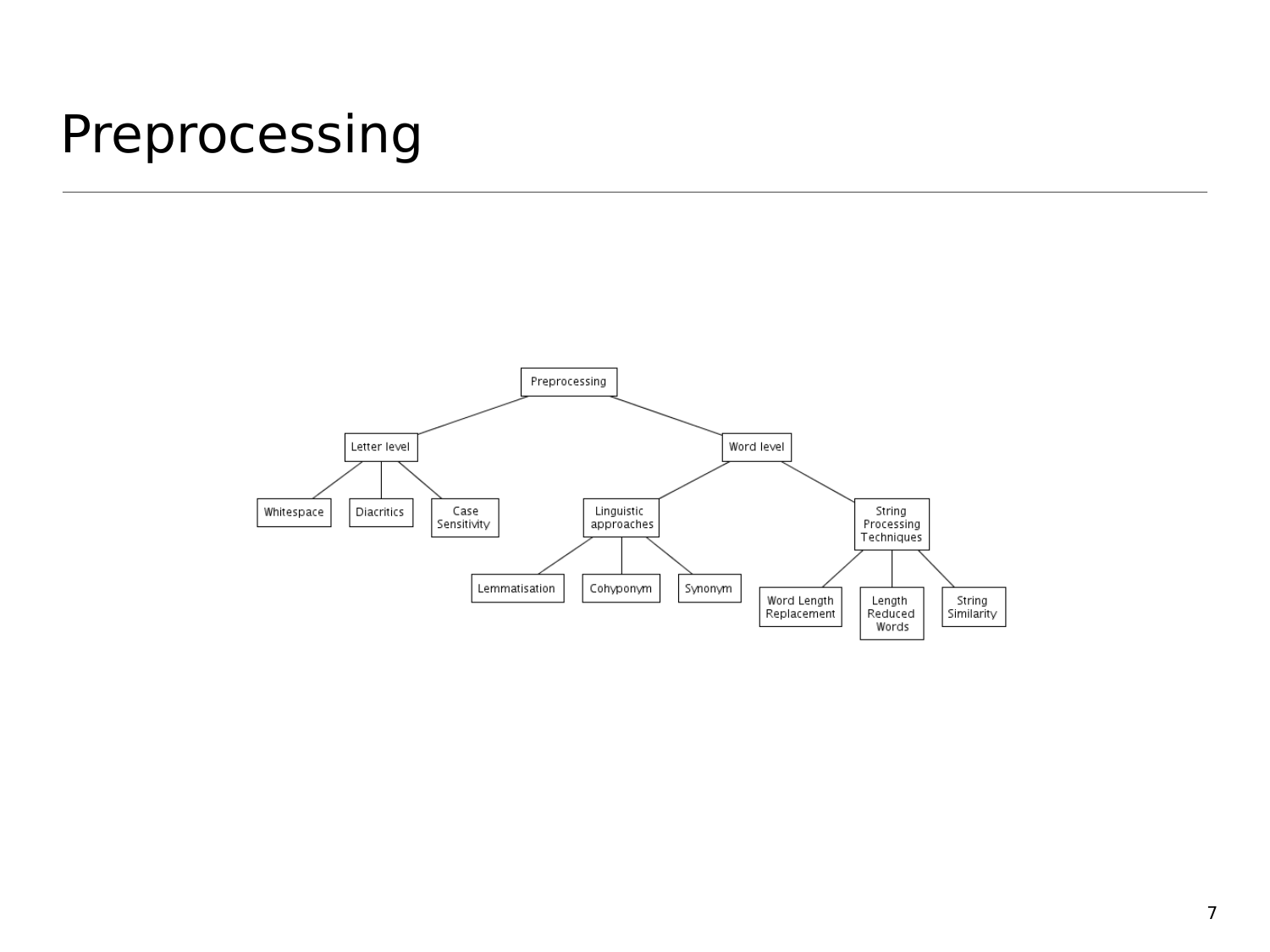# Featuring

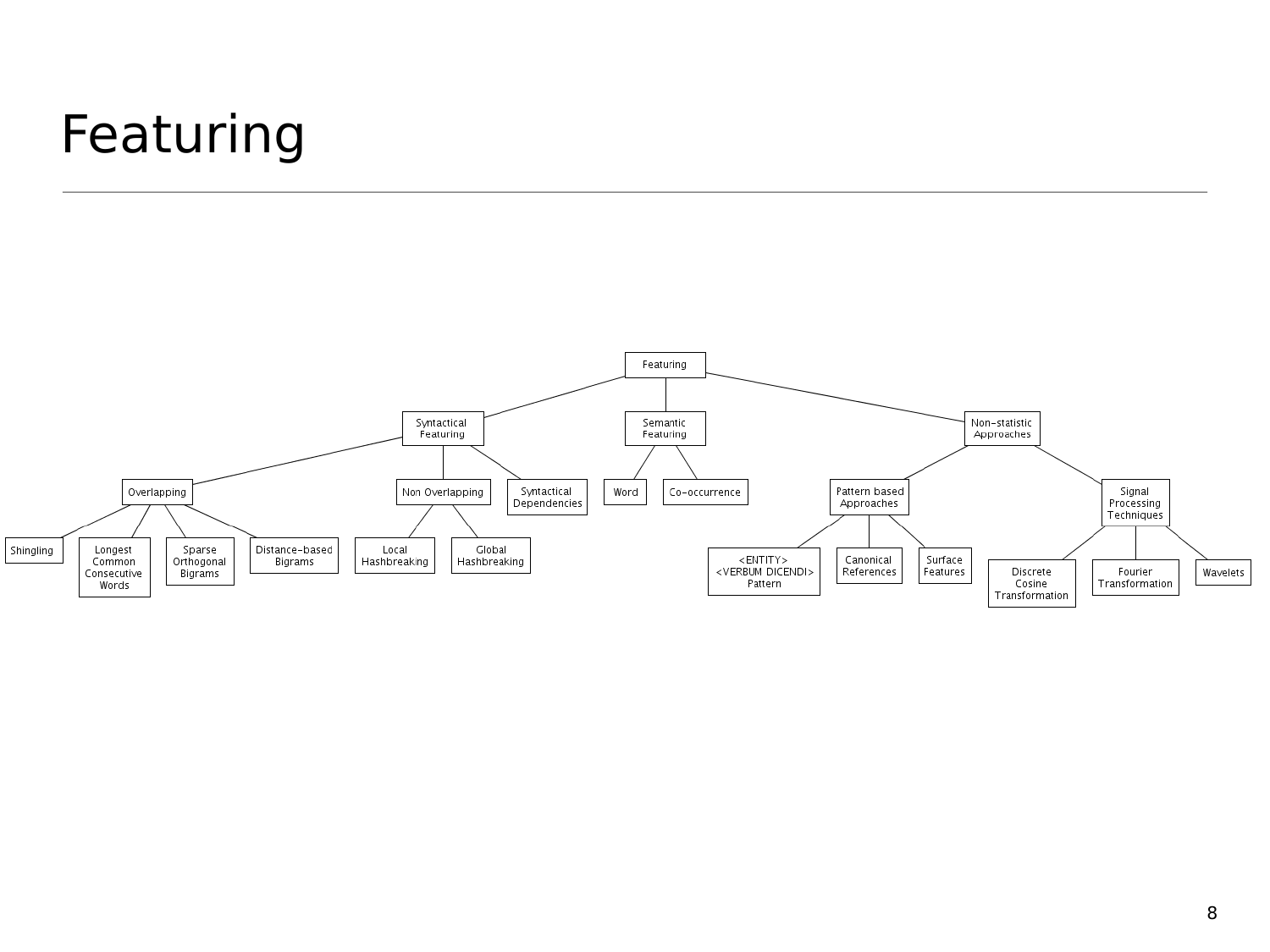### Selection



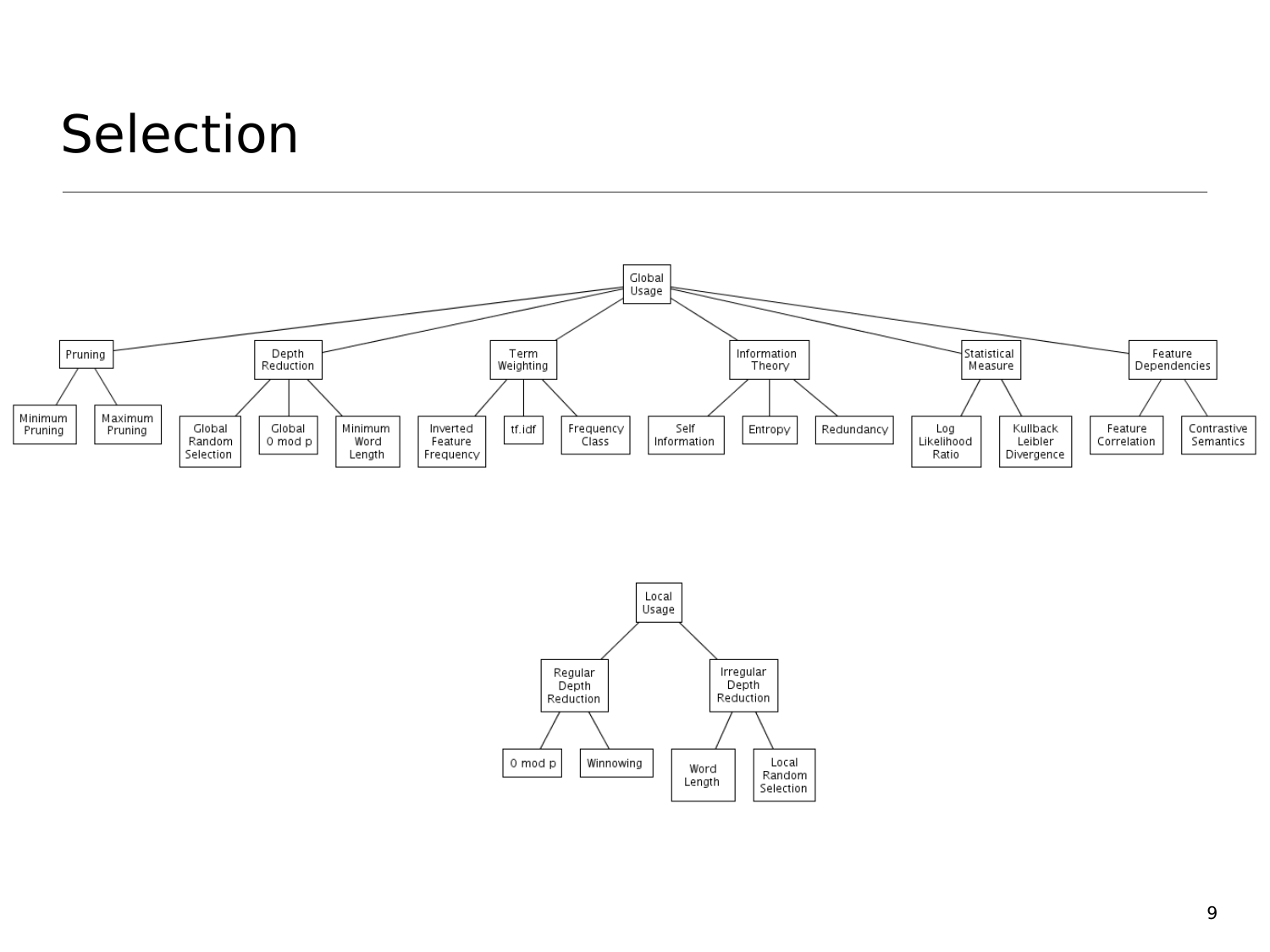# Linking





 $\mathbf{1}$  $\mathbf 0$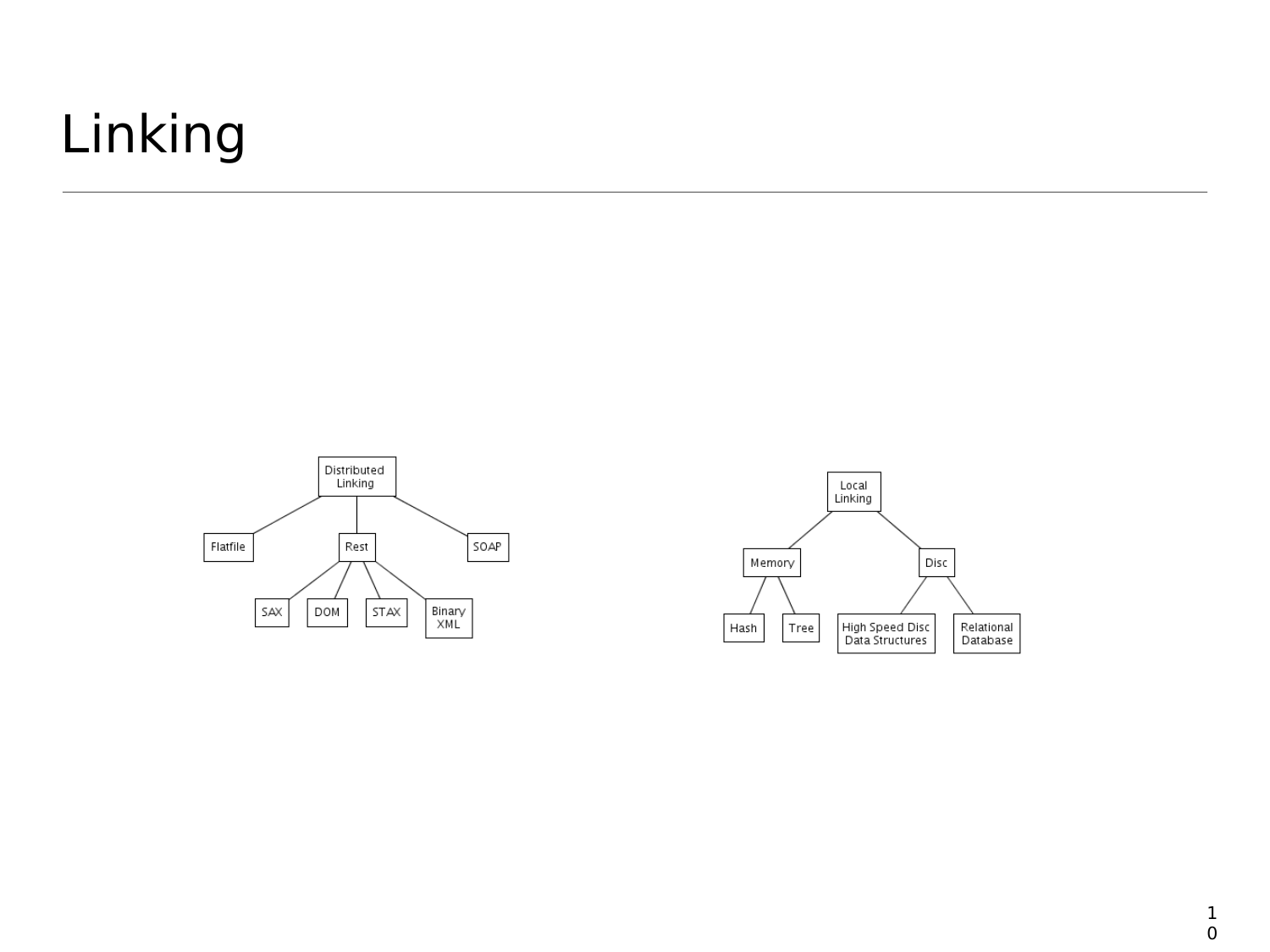# Scoring

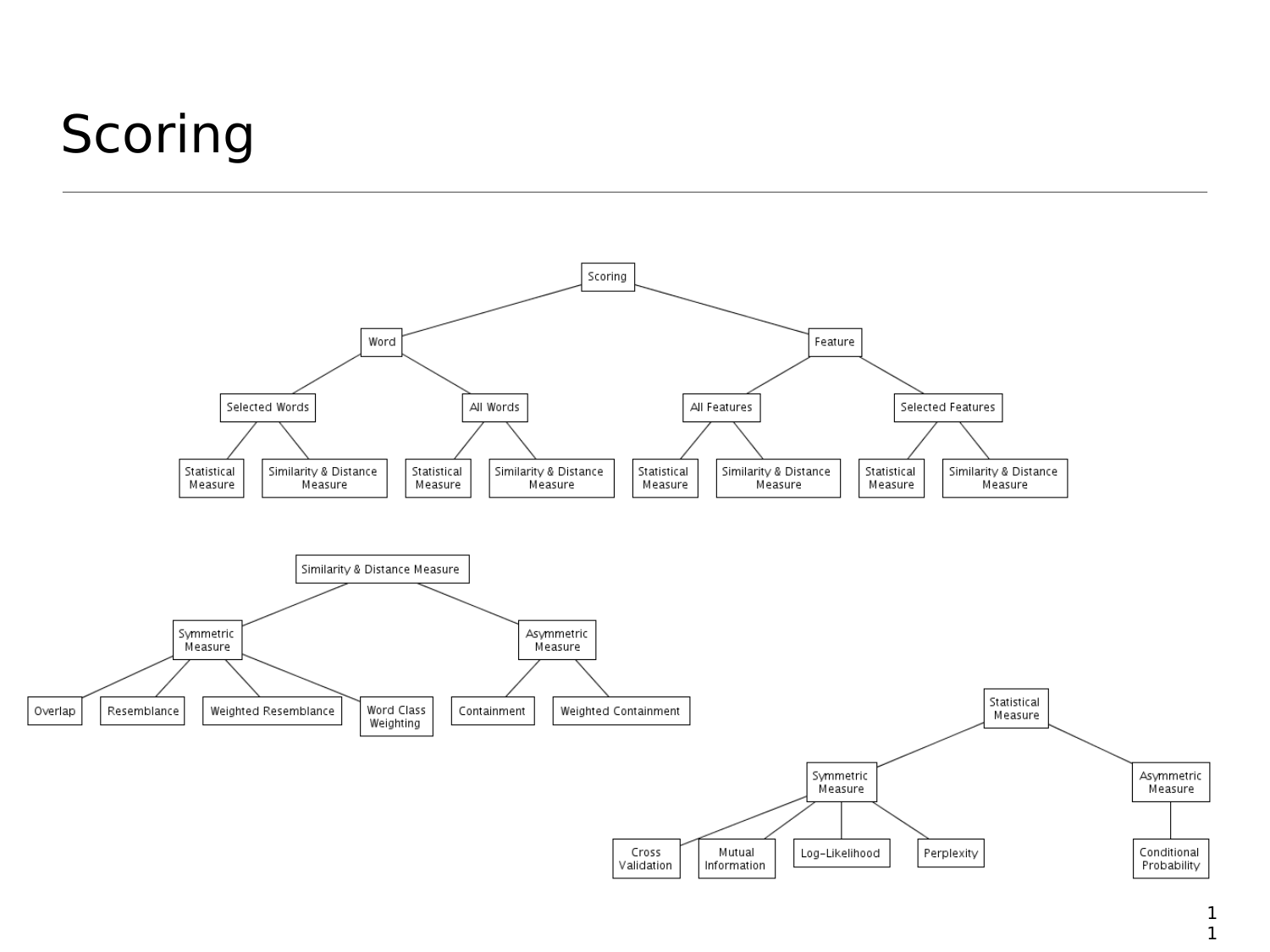# (Postprocessing)